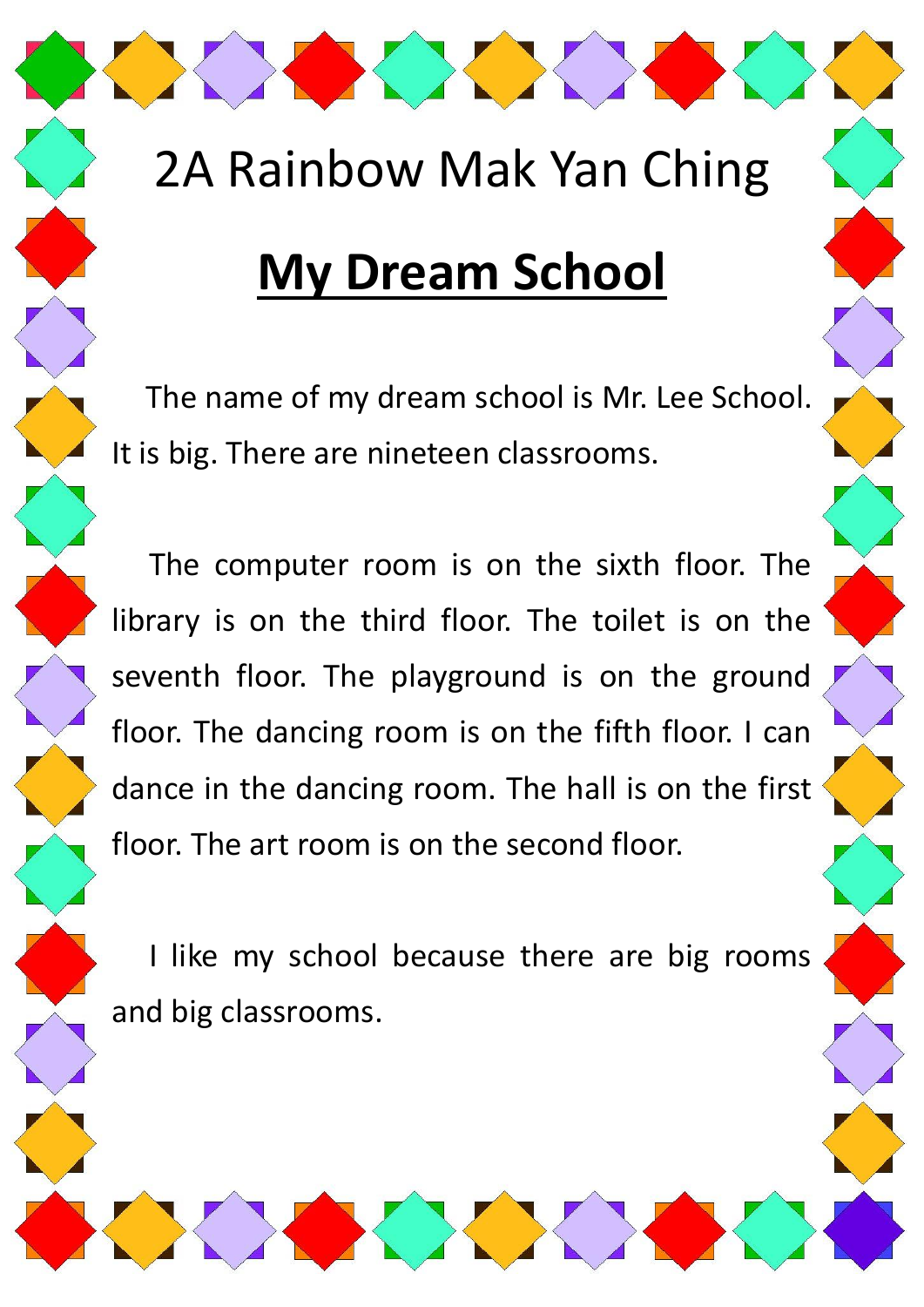#### 2B Gary Hui Ka Lok

OK XXX

# **A Picnic**

Today is sunny. Dan, May, Winky, Jim and Kiki are going on a picnic. They are in the park. Dan is hungry. He wants to eat some cakes. Winky is thirsty. She wants to drink some water.

In the park, the children must throw the bottles and boxes into the rubbish bin. They mustn't litter in the park. They mustn't pick the flowers or climb the tree.

They enjoy the picnic. They are very happy.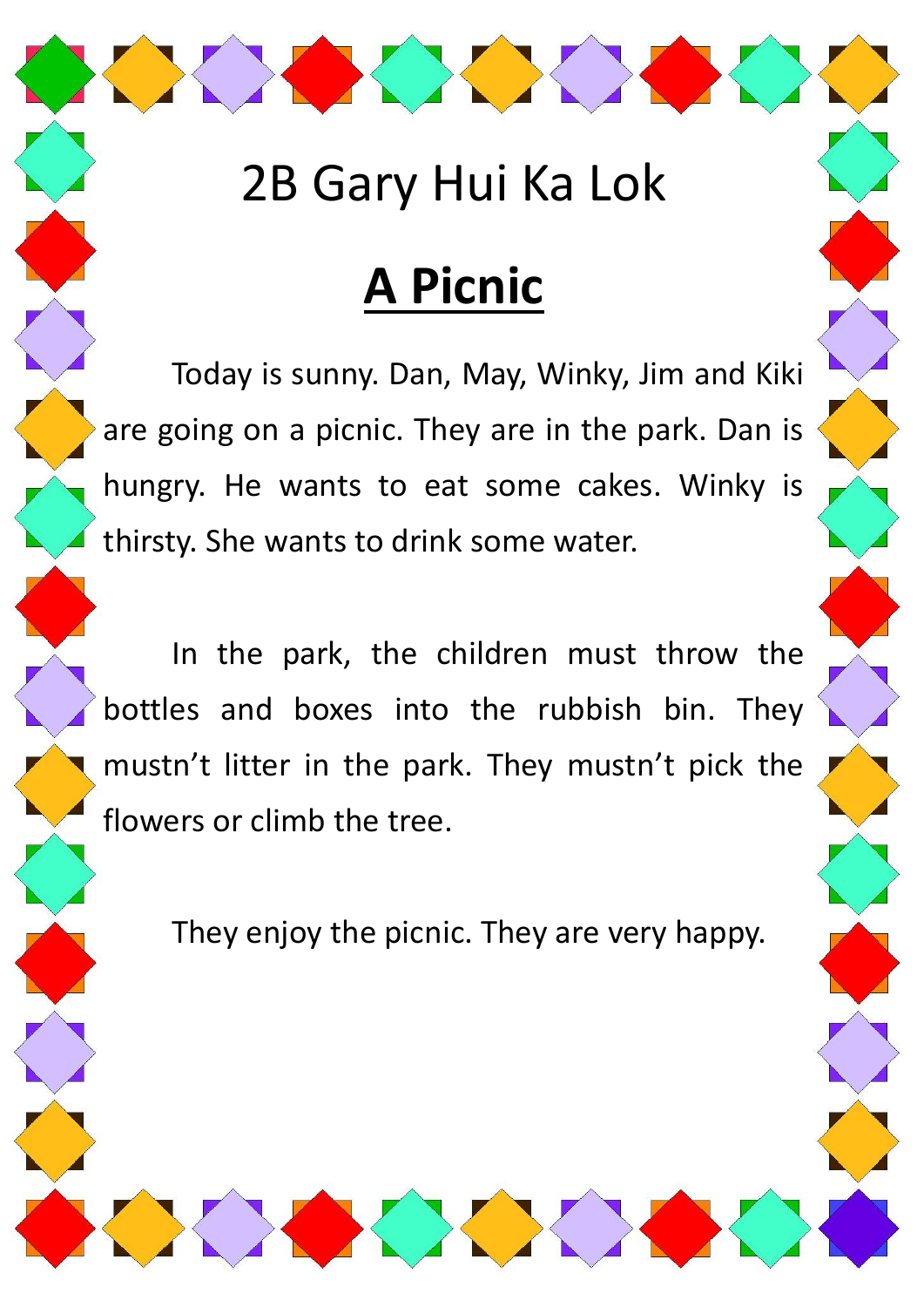### 2C Vinci Lee Wing Chi

XXXX

# **Healthy Fruits Day**

Today is Healthy Fruits Day. May, Sam, father, mother and Lucky are in the house. They have some strawberries, cherries, bananas, apples, mangoes, pears and peaches for the party.

Mother is holding some apples. The dog is running. May is excited. Father is happy. Sam is hungry.

Being healthy, we must eat more vegetables and fruits every day.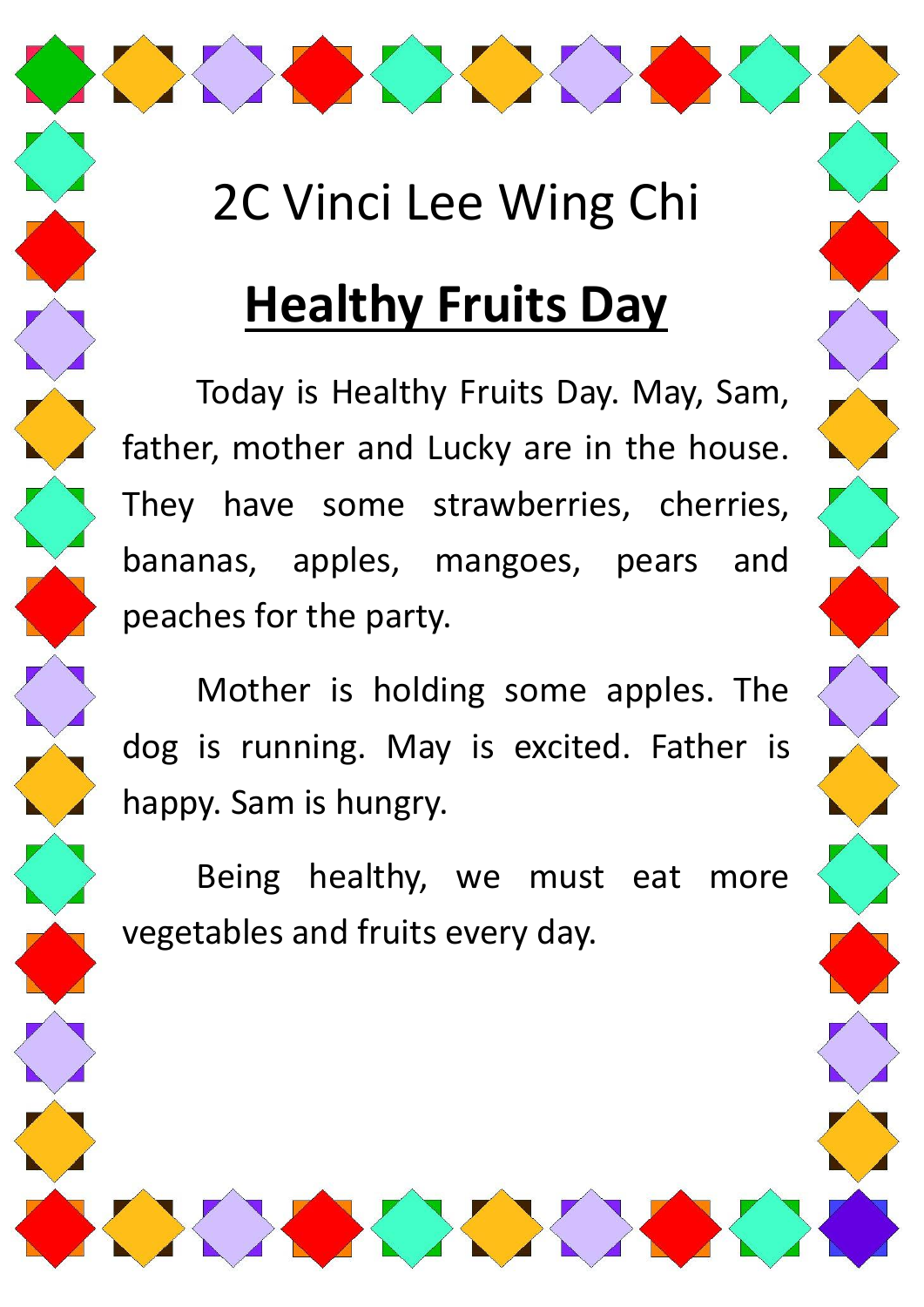#### 2D Emily Kwok Tsz Ying

XXXX

# **My Family**

My name is Emily Kwok. I am seven years old. I live in Tin Shui Wai. I come to school on foot. I like playing games with my brother.

There are six people in my family. They are my grandfather, grandmother, father, mother, brother and me.

My father is a sales manager. He is responsible for managing subordinates and assisting bosses. My mother is a housewife. She looks after the family.

I love my family very much.